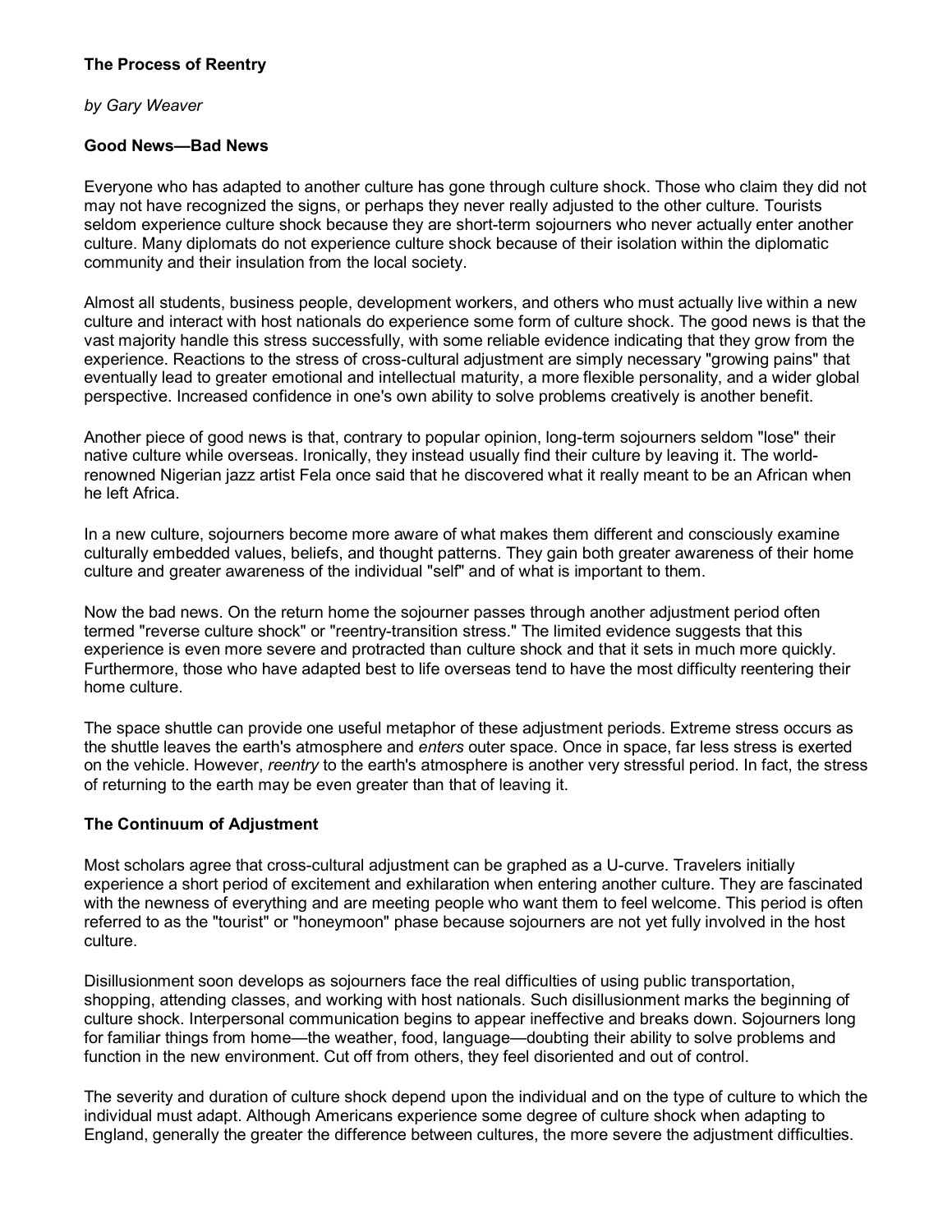Some individuals can tolerate more stress than others and quickly develop coping strategies, new ways of perceiving the world, and alternatives for solving problems.

Most sojourners do eventually snap out of this uncomfortable stage as they develop new friendships and begin to feel comfortable with the social and physical environment. They begin to develop a more adequate, flexible, bicultural personality. This recovery period completes the U-curve, though sojourners may experience a few other "down" periods before returning home.

Adaptation to one's home culture follows a similar pattern, although the stress sets in much more quickly, is more severe, and lasts longer. The so-called U -curve thus becomes a W-curve or continuum of adjustment. If one leaves home again and enters another culture, in all likelihood the pattern will continue and culture shock will recur.

These transitional periods of stress are somewhat analogous to the common cold. Culture shock and reverse culture shock are not terminal, yet there is no "cure." The "symptoms" are similar for each person but also vary with the individual, as does the severity and duration. Recovery does not provide immunity; one can suffer the experience many times.

Individuals develop their own techniques for dealing with the symptoms of a cold—get plenty of rest, drink liquids, eat chicken soup, and so forth. As people experience culture shock, they develop coping strategies to help them minimize its severity and duration. Many of these strategies are just as useful for dealing with reverse culture shock.

#### **Why is Reverse Culture Shock Worse than Culture Shock?**

Surveys of sojourners preparing to return home show that most anticipate little or no difficulty in readapting to their native culture. However, most will actually experience more stress during reentry than during their entry into another culture. Those who adjusted best and were the most successful overseas usually experience the greatest amount of difficulty with reverse culture shock.

A host of factors help explain this phenomenon. The most significant is that few returnees anticipate reverse culture shock. When we expect a stressful event, we cope with it much better. We rehearse our reactions, think through the course of adjustment, and consider alternative ways to deal with the stressful event. We are prepared both physically and emotionally for the worst that could happen.

Most sojourners are already expecting stress before they leave home. They know they will miss family and friends, and they are anxious about adjusting to new food, a different language, public transportation, and so forth. On the other hand, few sojourners worry about returning home.

Those who adjust best overseas and are the most successful have probably changed the most during their sojourn. They have more confidence in their abilities to adapt and succeed and thus are the least likely to be anxious about returning home. For example, adolescent children usually adjust very quickly and easily to a new culture, yet they tend to experience much greater reentry stress than their parents.

In an overseas culture, host nationals expect newcomers to make mistakes and be different. Most intuitively understand that the sojourner will experience stress adapting to the new physical and social environment and will long for friends and family back home.

At home, everyone expects the returnee to fit in quickly. They are much less tolerant of mistakes and have little empathy for the difficulties of reverse culture shock—such problems are not expected or accepted. The honeymoon period may last only a few days or hours.

#### **The Breakdown of Interpersonal Communication**

The causes of reverse culture shock are quite similar to those of culture shock. A breakdown of interpersonal communication again occurs, resulting in enormous frustration and pain. Most returnees do not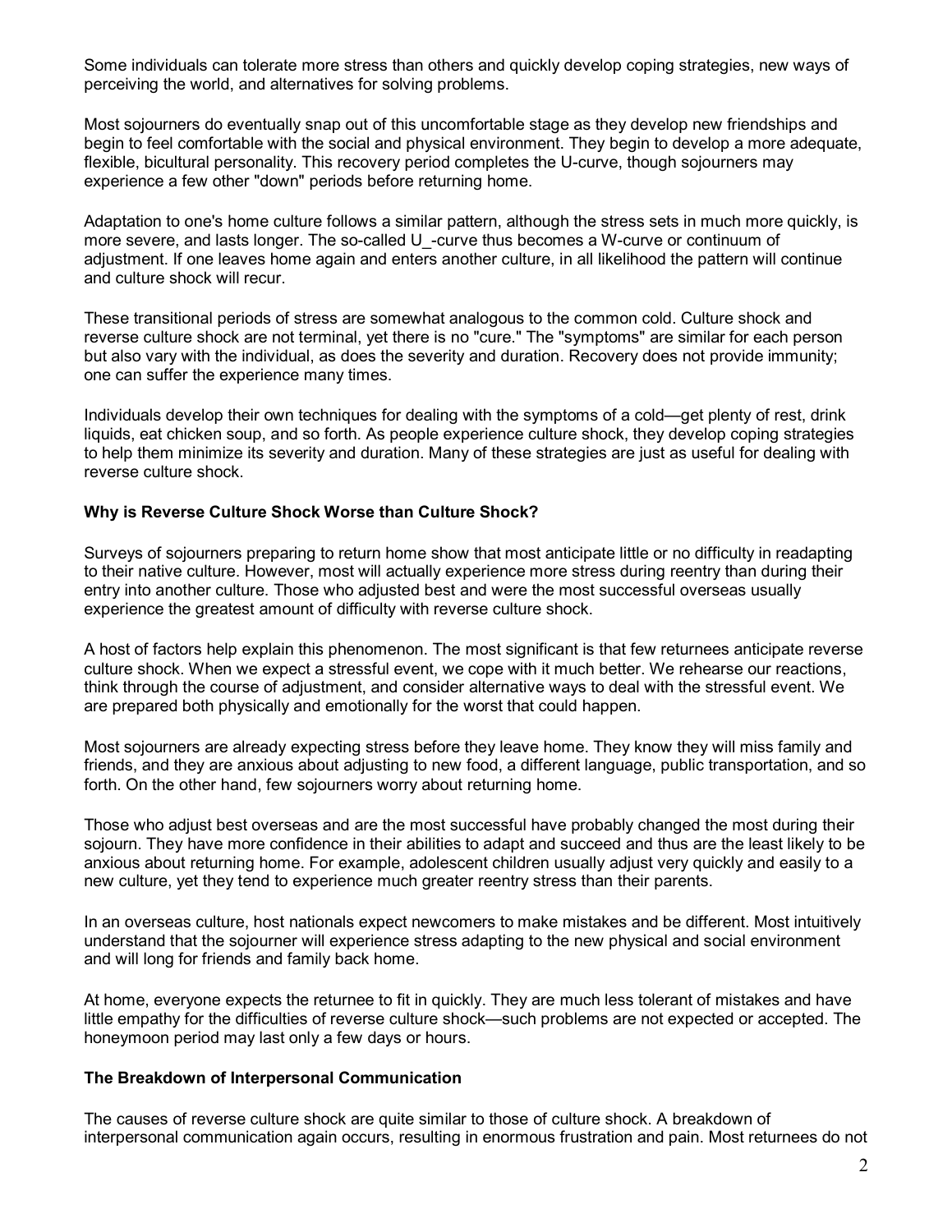realize that this breakdown is the cause of their distress. Consequently, they are unaware of what provokes the reactions commonly labeled as symptoms of reverse culture shock.

When people communicate, they send messages, not meanings. The meanings are in their heads, and the messages merely try to express them. If two people experience the world in a similar way, their messages will take similar or parallel forms. If they experience the world differently, their messages usually take different forms. What would be a message to one person may have no meaning whatsoever to another. Even which messages are noticed may be different in different cultures. Of course, most people assume everyone else pays attention to the same messages they do and that everyone gives the messages the same meaning.

Americans are primarily verbally oriented people. When they communicate face-to-face, they pay attention to what is said and tend to be less consciously aware of nonverbal messages—tone of voice, posture, gestures, facial expressions, social distance, touch, eye contact, and so forth. On the other hand, non Western people often pay much greater attention to nonverbal messages and consciously send them more frequently in interpersonal communication.

If an African spends a great deal of time in the United States, he becomes much more conscious of verbal messages and decreases his awareness of nonverbal messages. In the United States, his verbal abilities are highly rewarded and reinforced while his nonverbal subtlety only leads to confusion. Conversely, an American having spent time in Africa returns home adept at sending and receiving nonverbal messages yet perhaps less conscious of direct verbal messages.

One learns what nonverbal messages mean and how and when to use them simply by growing up in a particular culture. To a large extent, their meanings and usage are not explicitly taught but are learned tacitly and are understood at a subconscious level. For example, the American social distance is about an arm's length while it is perhaps only ten to twelve inches for an African. Americans seldom use touch to communicate, especially between individuals of the same sex.

While in the United States, the African sojourner tacitly learns to maintain an arm's length when talking and to offer a brisk handshake, almost immediately released. Upon his return to Africa, he is met by family and friends at the airport. His cousin rushes to shake his hand and continues greeting him without releasing his grip. Others crowd around him as they welcome him home. He tries to pull away from his cousin's grip and backs away from those who are talking to him. The returnee suddenly feels as if everyone is very pushy and intruding on his personal space.

His friends and family suddenly realize how he has changed. He seems cold and standoffish. They consciously notice how he will not hold hands and how he steps back when they try to talk to him. The returnee may be quite oblivious to the nonverbal messages he is sending or why he feels uncomfortable.

While in the United States, the African student learned that Americans are often very rushed and thus it is perfectly polite to greet others with a quick "hi." At home, people expect him to engage in more personal conversation, asking "How are you?" "How is your family?" "How are you feeling?" and so forth. Of course, a polite person would respond with a great deal more than "fine." The returnee finds that others perceive him as rude or abrupt because he no longer is comfortable engaging in lengthy greetings. If he "properly" greeted everyone, he would never get to work on time.

In the United States, frankness and fairly direct feedback are appreciated. Americans do not want to guess at one's response to a question and they feel uncomfortable with ambiguous or nonverbal answers. A clearly stated "yes" or "no" is usually very polite to an American while indirection, subtlety, or "maybes" are often experienced as inscrutable or deceptive.

In non-Western, rural cultures, a high premium is placed on social harmony. Thus, if one cannot comply with another's wishes, a flat "no" remains discourteous. Such a response is considered abrasive, abrupt, and overly negative. Because everyone wants to say "yes" to maintain good feelings, the absence of an affirmative response is sufficient to communicate "no." In such cultures, people tend to respond negatively with some nonverbal sign or such phrases as "maybe," "it is difficult," or "God willing." While perhaps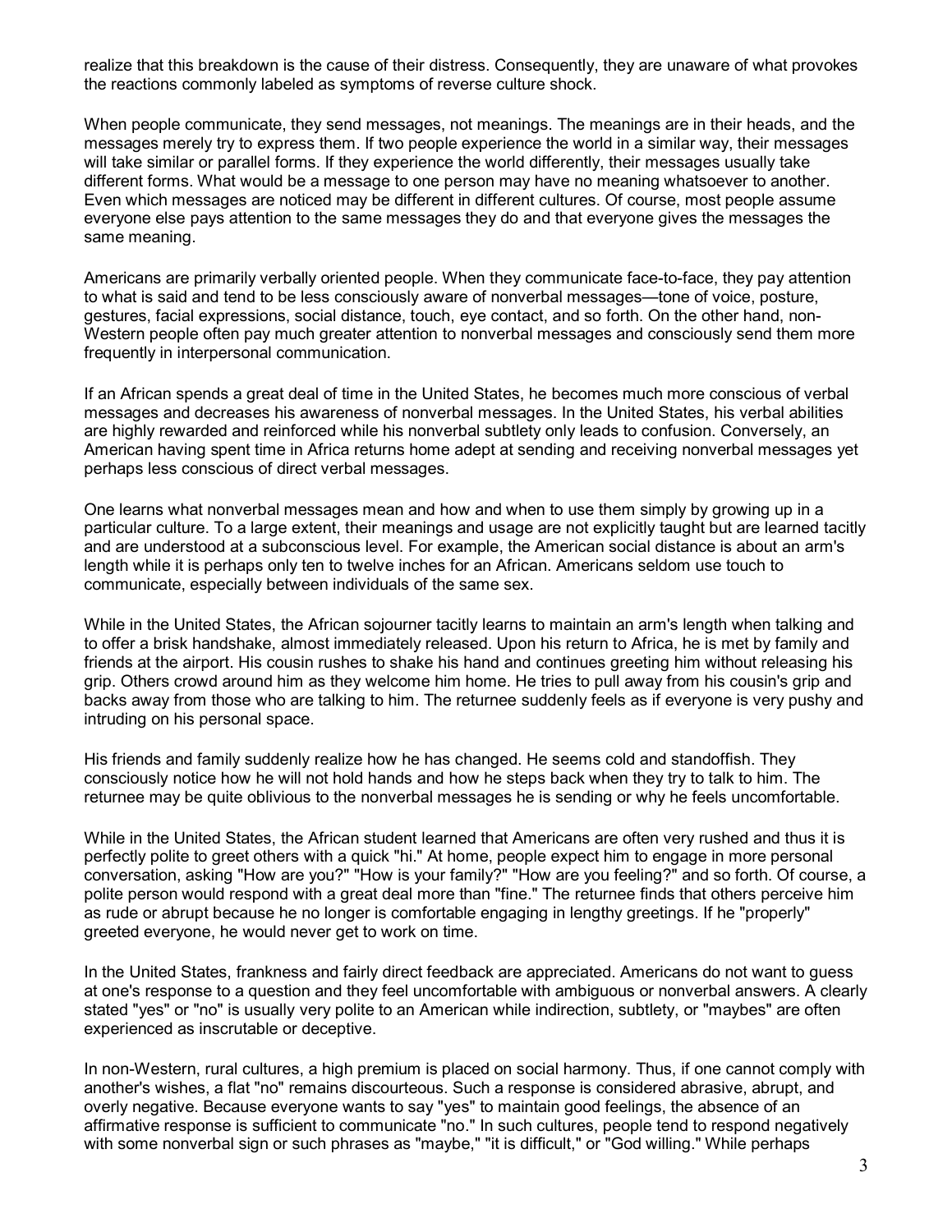circuitous and ambiguous to an American, such a response is quite clear and polite for many non Westerners.

An American returning home from a non-Western culture has picked up these subtleties. Overseas he was highly regarded for his graciousness and efforts to maintain good social relations. To American friends, he seems evasive and indecisive, while to him they appear downright rude.

### **The "Uncle Charlie Syndrome"**

Cleveland et al. describe a common experience of returnees. In the words of an interviewee:

In my hometown, there are probably many people who still don't realize the world is round. I remember when we got home from Moscow people asked me how it was there, but before I could open my mouth, they would begin telling me how Uncle Charlie had broken his arm. They profess interest in things abroad, but they really aren't interested. (p. 25)

Sojourners want to share their overseas experiences, yet trying to do so is a painfully difficult task. After a few days of listening to anecdotes, viewing photos, and receiving gifts, most friends and family members lose interest. Very often the most meaningful experiences really cannot be communicated. These messages have little meaning to those who have never actually lived overseas. It is somewhat like trying to fully share the wonder of a sunset with a blind person.

The parochialism of the home society becomes more obvious than ever before to these sojourners, especially in contrast with the more global perspective acquired while away. Although they have discovered many hidden aspects of their own culture by going overseas and have broadened their view of the world, they have also returned more critical of their own society. To adapt overseas, sojourners had to be more tolerant of other points of views, change many of their attitudes, and open their minds to new ways of perceiving reality. Interestingly, this tolerance and open-mindedness is not always extended to those back home.

While Uncle Charlie's broken arm may seem insignificant to the returnee, it was probably a traumatic event for the family. The returnee's lack of interest in Uncle Charlie's broken arm may be very unsettling to those back home.

#### **Other Communication Barriers**

Students returning from the United States to poorer countries are sometimes faced with envy and resentment from those who did not have the opportunity to travel abroad. Often, the image of America held by those at home is based upon an assumption that everyone there has great wealth, and it may be anticipated that returnees will carry back expensive gifts for all.

These students may have written glowing letters home describing their experiences. Sometimes they have failed to describe their financial struggles, thereby reinforcing the perception that they have ample funds. Perceived to be carrying home the "golden fleece," the students may be faced with a host of new obligations—paying school fees for younger siblings, living in a style that becomes a college graduate, providing loans to older family members, and so forth. They cannot hope to fill these new and unexpected roles or to match the new identity ascribed to them by friends and family.

Students who have remained overseas for a long period face a barrier of time separating them from family and friends. To get on with life, some loved ones left at home may have needed to go through a cycle of grief for the departed sojourner. They have experienced the anger and depression that often characterize grief, and have psychologically "buried" the sojourner. Upon the sojourner's return, it is as if a ghost had appeared. Intimate relationships cannot simply continue from where they were at departure. They must be evaluated and developed again, taking into account the change that has occurred because of the sojourn.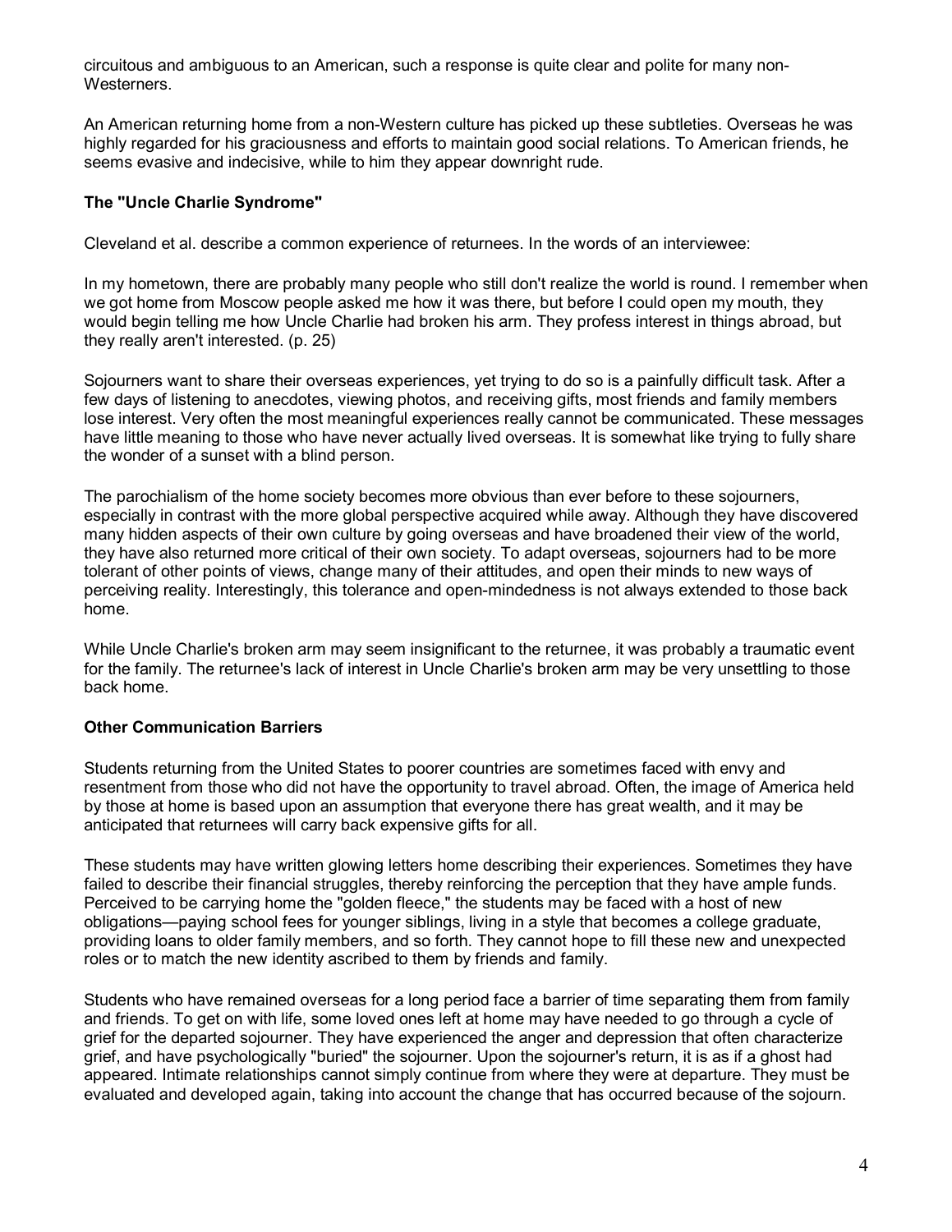#### **Reactions or "Symptoms"**

Most returnees take for granted their ability to effectively communicate with friends and family. The breakdown of communication causes frustration and pain, which, in turn, lead to the physical and psychological reactions associated with stress. Because this stress is not expected, reactions are usually much more severe than those of entry culture shock.

Initially, many returnees engage in "flight" behavior. They may withdraw from others, fantasize about returning overseas, or sleep a great deal. The returnee is often perplexed by these subconscious reactions to the breakdown of communication.

A sense of being out of control is very common. Gregarious sojourners may find themselves avoiding others at home. Fantasies begin to preoccupy them, and returnees may suspect that they acquired some illness overseas accounting for excessive sleeping. Reactions to the situation begin to control returnees and, being unaware of the cause of these reactions, they may not consider alternative ways to cope with the original breakdown of communication.

Returnees to non-Western cultures often find this period especially difficult because they cannot flee or avoid others. While there is great respect for privacy in the United States, this attitude is rare in cultures that emphasize kinship and friendship ties over the individual. Americans might not find it strange for someone to avoid others for a few days. In many cultures of Africa, Latin America, and Asia, to do so is almost impossible and would be viewed as bizarre behavior.

Flight is untenable for returnees. They cannot escape others permanently, sleep away their days, or go back overseas again. They remain trapped in a painful situation that appears hopeless. At this point, a second reaction usually develops—"fight" behavior or aggression. While perfectly normal under the circumstances, many returnees are confused by their own aggressive behavior. Some even feel guilty, especially returnees to the United States, where anger is often equated with irrationality.

Anger is often displaced onto those lower in the social hierarchy, somewhat like the boy who is spanked by his mother and walks out the front door and kicks the cat. Or anger may be directed toward loved ones who are simply convenient scapegoats. For no apparent reason, a minor disagreement with a taxi driver becomes an emotional blowup or a small marital spat explodes into rage.

Because of the value placed on rationality and the overwhelming sense of guilt and loss of control caused by such reactions, some returnees internalize or deny their anger. This denial actually makes matters worsedepression is often attributed to internalized anger. Adding to the problem, hopelessness and lack of control cause some returnees to feel helpless. They can perceive no way of coping with their feelings and are unaware of what is causing them to behave in such irrational ways. Their sense of hopelessness, helplessness, and lack of control causes them to simply give up trying to control the situation. They learn to be helpless, and learned helplessness is also often considered a major factor in depression.

Many other reactions occur to the breakdown of communication. For example, returnees may neurotically distort and deny the complexity of reentry. Some behave as if they have never been abroad, much like a soldier who refuses to accept the reality of battlefield experiences once at home. Such a person denies the impact of the experience and refuses to even try discussing it with others.

Other sojourners go to the opposite extreme. They never actually return home, or they deny they are at home. The Nigerian returnee who studied in London wears three-piece tweed suits, smokes a pipe, and drinks tea every afternoon and scotch in the evening. He speaks in an exaggerated British accent and drones on constantly about how wonderful everything was in London and how terrible everything is in Lagos. Of course, he forgets the bad times he had while abroad and ignores the many positive aspects of his homeland.

An interesting modification of these distortions and denials is illustrated by a group of young men in The Gambia who are referred to as the "Been-Tos." They gather nightly in a small bar and unconsciously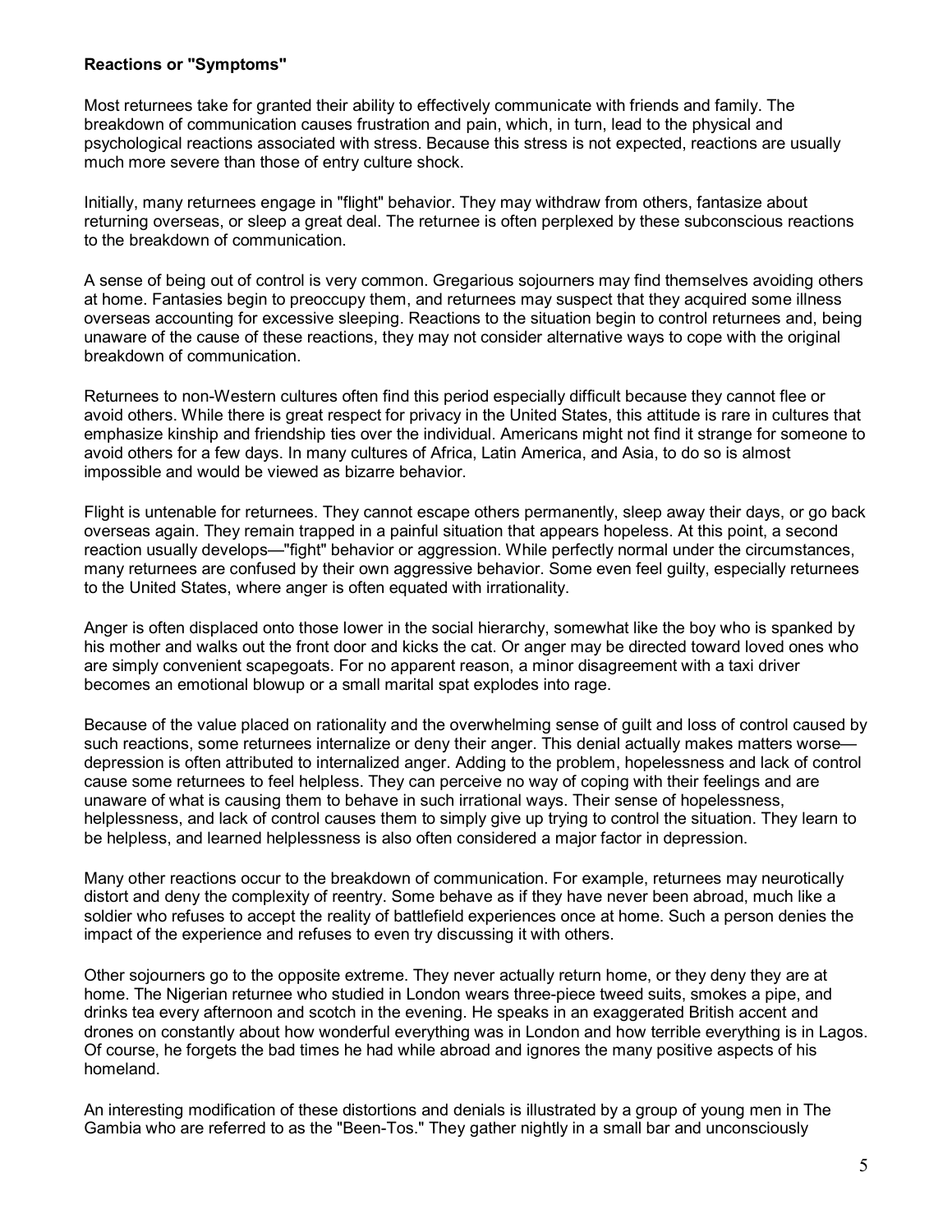exclude those who have never sojourned overseas. Conversation is almost entirely about where they have been to—some have been to London, others to New York, and so forth. They constantly relive their overseas adventures, much like many Peace Corps volunteers who have formed their own "Been-To" cliques in the United States.

# **Coping Strategies**

The most effective way to minimize the severity and duration of reverse culture shock is to anticipate its occurrence. If returnees are aware of the pattern of cross-cultural adjustment, including the reentry phase, they can fairly easily recognize symptoms and develop specific coping strategies. Many of these coping skills can be drawn from those developed overseas in going through culture shock.

# **"Decompression"**

When the American hostages were first released from captivity in the American Embassy in Iran, they were taken to Germany for a few days. The State Department explained that their brief stay there was not simply for the purposes of debriefing and medical examination, but also for "decompression." This amounted to allowing time for the former hostages to consider how the United States had changed during their captivity. They were encouraged to anticipate reentry difficulties. In light of the very good adjustment the hostages made after their return to the United States, this stay seems to have served its purpose.

Most returnees do not have the opportunity to "decompress." They usually must begin functioning in their society immediately upon arrival. Perhaps it would be better if only the sojourner could return via boat or train instead of by airplane, allowing time to think through the process of reentry.

# **Communication Outlets**

While one should avoid the exclusivity of "Been-To" cliques, spending time with others who can empathize and suggest ways to cope with reentry stress is very helpful. Fellow returnees often want to hear about overseas adventures, with an interest born from their own multicultural, international experience. They may also serve as mentors for newly returned sojourners, and can assure these returnees that their reactions are normal and only transitional. Returnees may feel that their adjustment difficulties are the result of personal inadequacies. It is good news indeed to learn that almost all returnees share these difficulties and manage to complete the cycle of adjustment successfully.

Another coping strategy is often naturally used by those adjusting to culture shock. During their first few weeks overseas, many sojourners write numerous lengthy letters home. While friends and family may greatly appreciate these letters, the real beneficiary is the sojourner, who may be subconsciously compensating for the communication breakdown experienced in entering this new culture by frantically communicating with people at home. As friendships overseas develop, the letter writing decreases because the need to communicate intimately is now satisfied in the host culture.

Maintaining contact with friends overseas, whether by letter, telephone, or electronic mail, is a very good way to cope with the breakdown of communication during reverse culture shock. Of course, the ultimate goal is to develop good relationships and intimate communication with friends and family rather than to rely on compensatory communication.

## **Stress Management**

While overseas, most sojourners develop ways of coping with the physical and psychological stress of adaptation through various so-called "stress management" techniques such as exercising, maintaining a healthy diet, and developing daily routines that allow for some escape from the bombardment of stimuli and demands placed on them. These same techniques can be used to cope with the stress of reentry. Such basic strategies can be especially important because returnees are often quickly immersed in their social and work milieu before they have a chance to "catch their breath."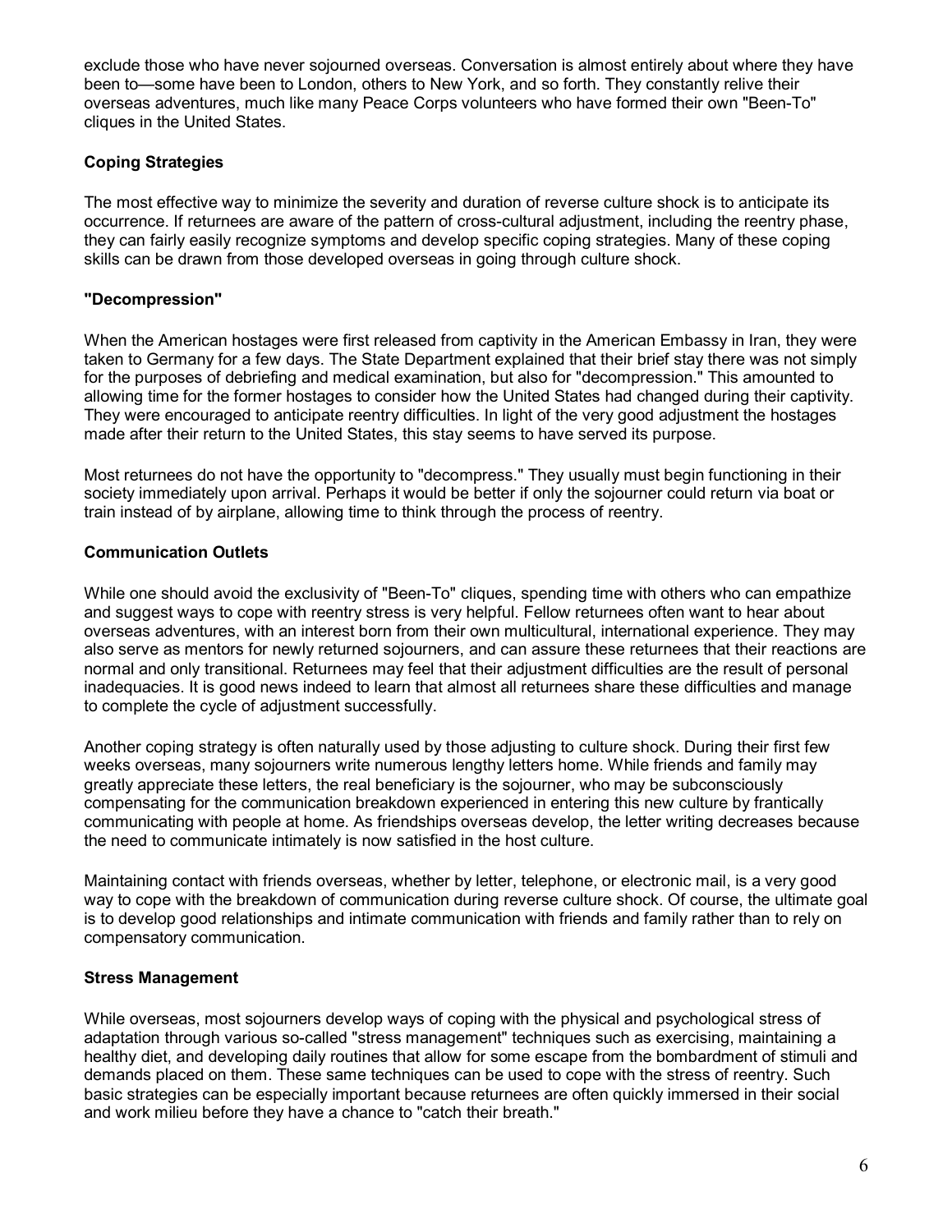#### **Cues or Reinforcers**

As sojourners adapt overseas, they become comfortable with the new physical and social environment—the food, weather, buildings, people, music, and ways of interacting. Life becomes more predictable as they learn what to expect from others and what is expected of them. They learn how to get things done, solve problems, greet people, accept gifts, give tips, negotiate and bargain over prices, and determine appropriate social roles. All these environmental elements may be termed "cues" or "reinforcers." The absence of home culture cues makes sojourners feel like "fish out of water" until they adjust to new cues in the overseas culture. Returnees in turn miss the cues and reinforcers to which they adapted overseas.

Generally, those who go overseas and insist on starting fresh without any reminders of home have a much more difficult task adjusting than those who take along potent cues such as a favorite photograph or tape of music. One way to cope with loss of cues is to *transfer* cues from one's home environment to the overseas culture. The same idea holds true for returnees. That is, transferring cues from overseas to home is an effective way to cope with the stress caused by loss of overseas cues.

Many sojourners consciously consider which cues they want to take home—articles of clothing, recipes, a musical instrument, or photographs. Others transfer cues without knowing it and only realize a cue's real value in easing reentry transition stress when it is lost. Some returnees would rather have their stereo stolen than the cheap tribal mask they have hanging on their living room wall.

While sojourners cannot bring people home from overseas, they can join together with nationals from the overseas culture through organizations in their local community. Thus the social interactions to which they became accustomed overseas can take place at home. Other coping strategies that involve the transfer of cues might include subscribing to publications from the host culture, dining at restaurants that feature host culture food, or listening to shortwave broadcasts from the host country.

Returnees can also *modify* cues in their home culture, making them similar to overseas cues. For example, one can create something similar to the West African *fufu* out of Bisquick. An African returning from the United States can prepare local food that resembles a McDonald's Big Mac and fries. A party might include some music from overseas, and, with some creativity, one could mix home and host culture clothing.

When going overseas, it helps a great deal to develop opportunities to bid farewell and "let go of" the most important social cues—family and close friends. Such rituals provide significant psychological comfort when one is overseas, cut off from loved ones.

The same is true for those who are leaving close friends overseas to return home. Prior to departure, one should be certain to take part in events that allow for farewells to happen. Those who depart abruptly without having allowed plenty of time for the ritual of saying goodbye often find it more difficult to readjust at home.

## **Identity and Cultural Transition**

When adapting to another culture, sojourners necessarily go through an "identity crisis," growing into new roles and ways of looking at the world and themselves. Values and behaviors that were reinforced at home often go unrewarded in a new culture. Ways of perceiving reality and solving problems that allowed one to function effectively at home become dysfunctional overseas. The sojourner may also be ascribed entirely different roles and status in the new culture.

Giving up inappropriate behaviors, adjusting one's hierarchy of values, developing new ways of solving problems, and adapting to new roles involves passing through a period of self-doubt, disorientation, and personal examination of one's values and beliefs. From this perspective, the socalled "symptoms" of culture shock are simply "growing pains" that lead to the development of new skills and ways of perceiving the world, greater flexibility in dealing with life's problems, enhanced self-awareness, and increased selfconfidence.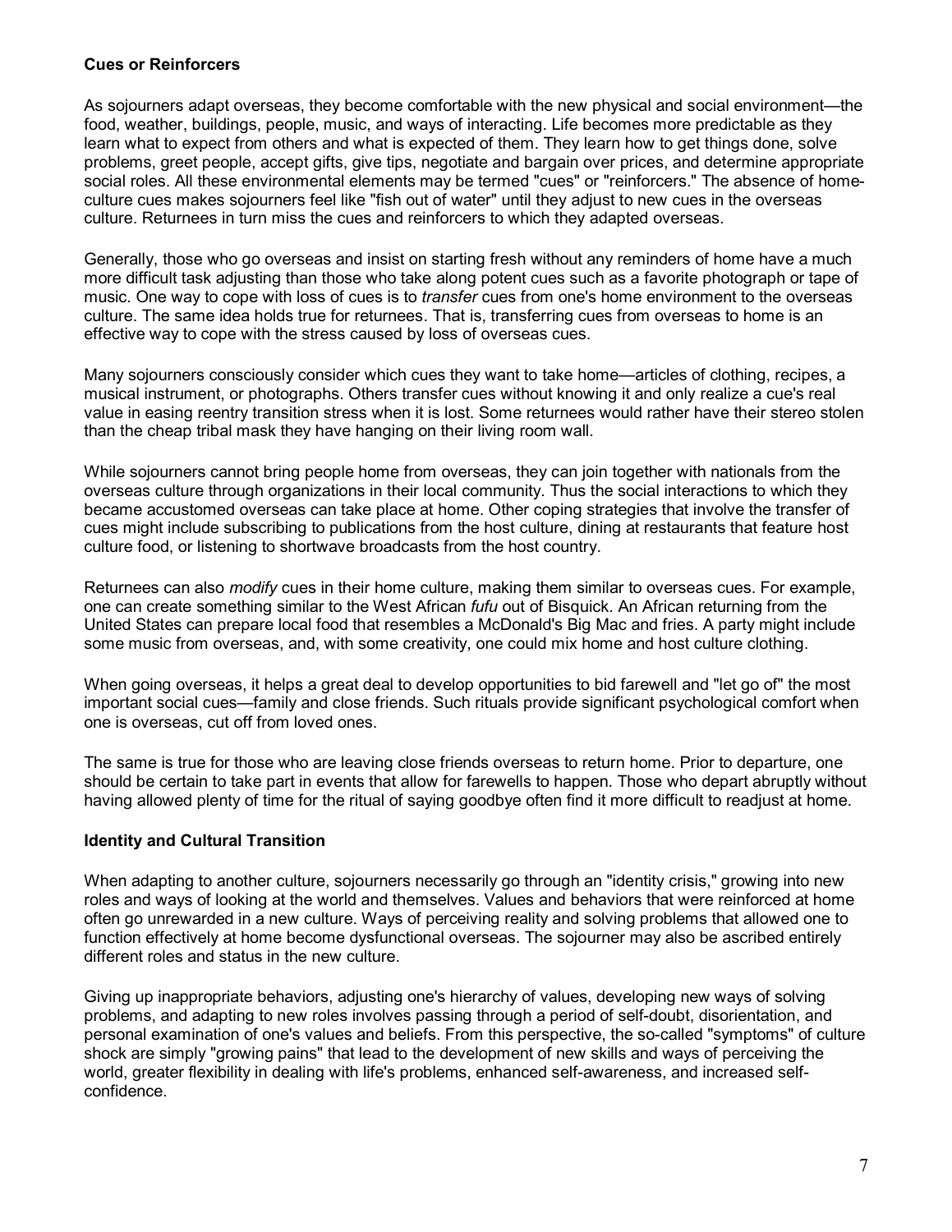In her book *Passages*, Gail Sheehy suggests that human beings as they go through identity crises might be compared to hardy crustaceans. "The lobster grows by developing a series of hard protective shells. Each time it expands from within, the confining shell must be sloughed off. It is left exposed and vulnerable until, in time, a new covering grows to replace the old." (p. 29) Going through culture shock, the sojourner sheds a protective structure and is left exposed and vulnerable—"but also yeasty and embryonic again, capable of stretching in ways...[unknown] before." (p. 29)

The lobster shedding its shell is still fundamentally the same, except more mature. Similarly, the sojourner passing through culture shock is still basically the same except for having new ways of seeing the world and a host of new alternatives for solving problems and considering reality.

As with any other identity crisis, culture shock involves giving up an inadequate perceptual and problem solving system to allow a more adequate, expanded system to be created. It is a sort of death-rebirth cycle. Unfortunately, many returnees are not aware of how much they have grown overseas, and friends and family expect them to return as they were when they left.

For those leaving a wealthy country and returning to a poorer country, the situation may be even more difficult because of new roles and status ascribed to the returnee. Such returnees are often expected to return home and assume new financial responsibilities, live in greater style, and perhaps act as intermediary between foreign visitors and home country nationals in the workplace. These new responsibilities are often overwhelming and usually quite unexpected.

The increased global-mindedness of returnees is sometimes accompanied by increased intolerance of parochialism on the part of those at home. While returnees bring with them an enhanced awareness of their home culture, they have also seen it as an outsider while abroad and thus are often more critical of the inconsistencies inherent in any cultural system. In addition, many returnees have highly romanticized their own countries while overseas and are amazed to find that the streets are not as clean as they imagined, the people not as warm and friendly, and the efficiency not as great as seemed the case while out of the country.

Disillusionment sets in quickly for those who glorified their homeland while overseas, and again the returnees must go through a death-rebirth cycle—giving up the identity that worked so well overseas to take on a new one at home. While no one can regress to the predeparture "self," many will try to deny the impact of their overseas experience. Others may attempt to hang onto the identity acquired while overseas, but this obviously will not work at home. Another identity must be developed and new "growing pains" will accompany its birth.

## **Concluding Thoughts**

Crosscultural adjustment should be considered a continuum with at least two low periods—entry to another culture and reentry to one's home culture. With awareness of the process of adjustment and recognition of the "symptoms" of stress, individuals can develop their own special coping strategies. Thus, the severity and duration of these stressful periods can be minimized and the entire process can become one of great personal growth.

During culture shock, one's effectiveness is inhibited. The stress produces a great distraction from work or study, and the more quickly one comes out of the down period, the sooner one becomes more effective. The stress of reentry similarly affects effectiveness and is perhaps even more of a problem because returnees are expected to perform well almost immediately upon arrival. The evidence is also fairly clear that reentry stress is much more severe and longer lasting than culture shock.

Students returning home are expected to be agents for the so-called "transfer of technology." In many cases, their governments sent them specifically to gain knowledge and skills that would enhance national development. Reverse culture shock, however, can interfere with this transfer and sometimes prevent it from occurring.